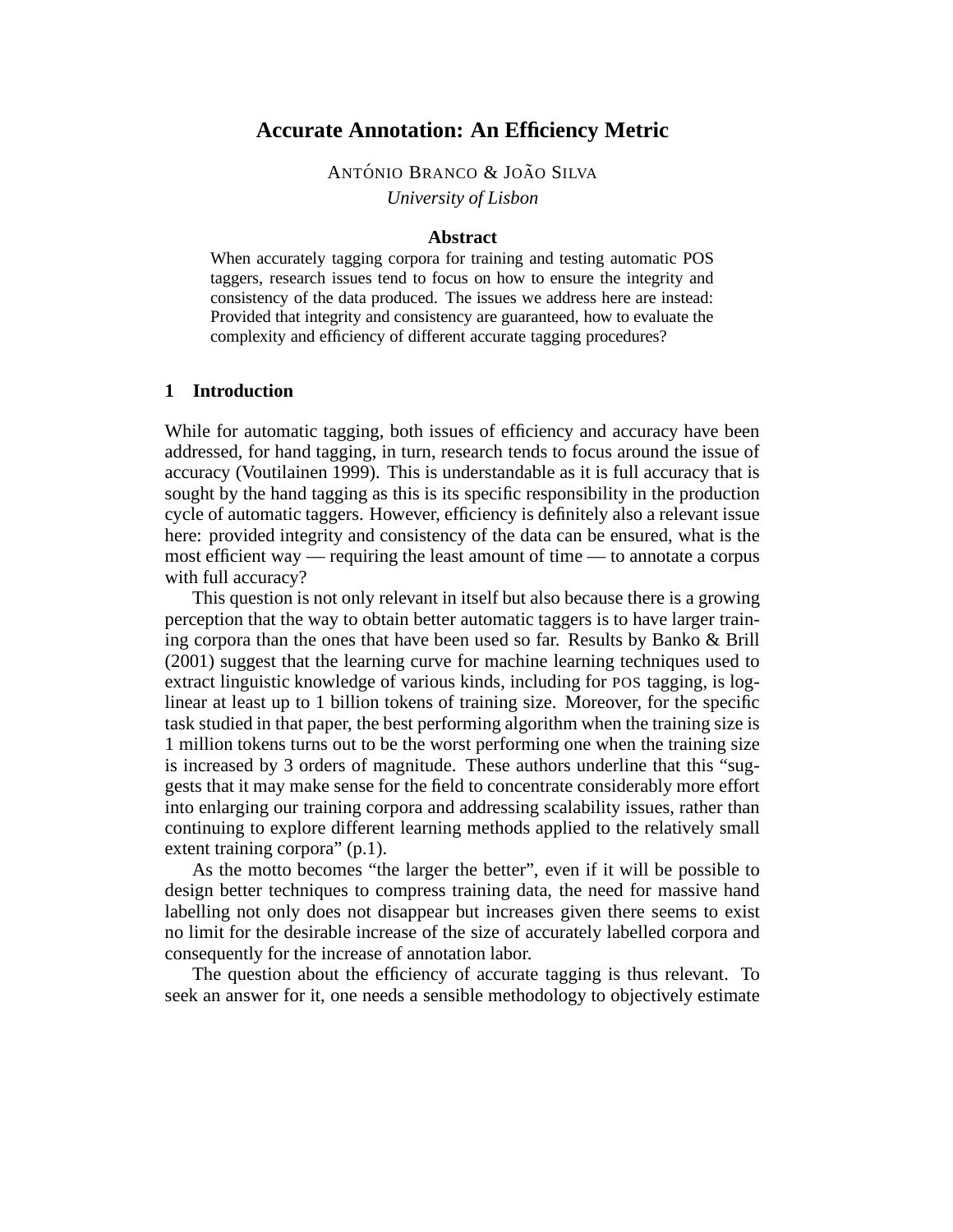the complexity of the manual tagging of a corpus; and to evaluate and rank major procedures followed for accurately tagging corpora according to their complexity.

## **2 An objective metric for annotation efficiency**

An objective metric for tagging complexity has to be designed in to allow to determine: With respect to a given corpus and two different annotation procedures, which one is the most efficient; And with respect to a given annotation strategy and two corpora (possibly at different stages of development), which corpus implies the largest annotation complexity.

Such a metric has to measure what is essential for the complexity of the annotation task and abstract away from contingent aspects. It has also to be predictive in the sense that it should not need full or partial completion of an annotating task for the complexity of this task to be known beforehand.

Asking a human, or a group of humans, to tag a portion of a corpus and then registering the amount of time consumed by them will not do. Not only this fails to support a predictive viewpoint, as it does not abstract away from nonessential aspects: Differently skilled annotators will take different amounts of time to complete a task of the same size; different ergonomic environments will induce different working rhythms, etc.

Abstracting away from contingent aspects, what remains as the essential dimension in the complexity of tagging is the number of decision steps required. The number of decision steps to annotate a corpus is proportional to the number of tokens that exist in that corpus to be annotated. It is also proportional to the number of tags in the tag set, that is to the number of tags that have to be excluded to determine the tag to be assigned (i.e., the size of the search space to find the correct tag).

If stripped away from contingent details, hand annotation can be conceptualised as the procedure performed by an agent using the following facilitating tool: When in a given point of a corpus, the tool jumps to the next token to be tagged, skipping over the tokens that need not be tagged; after a token is selected, the agent scans through a list of tags (e.g., in a drop down menu) and choose which one to assign. To abstract from possible differences of the agents and isolate the intrinsic complexity of the procedure, what is measured is not the time consumed but the number of steps necessary to complete the assignment task.

Accordingly, to determine the complexity of hand tagging from scratch a corpus, one just needs to know the size of the corpus and of the tag set. If the corpus has N tokens and the tag set T tags, for each token,  $(T + 1)/2$  decision steps are needed on average to find the tag to be assigned.<sup>1</sup> Hence, the complexity

 $<sup>1</sup>$  Under the assumption that the tags are equiprobable: More on this below.</sup>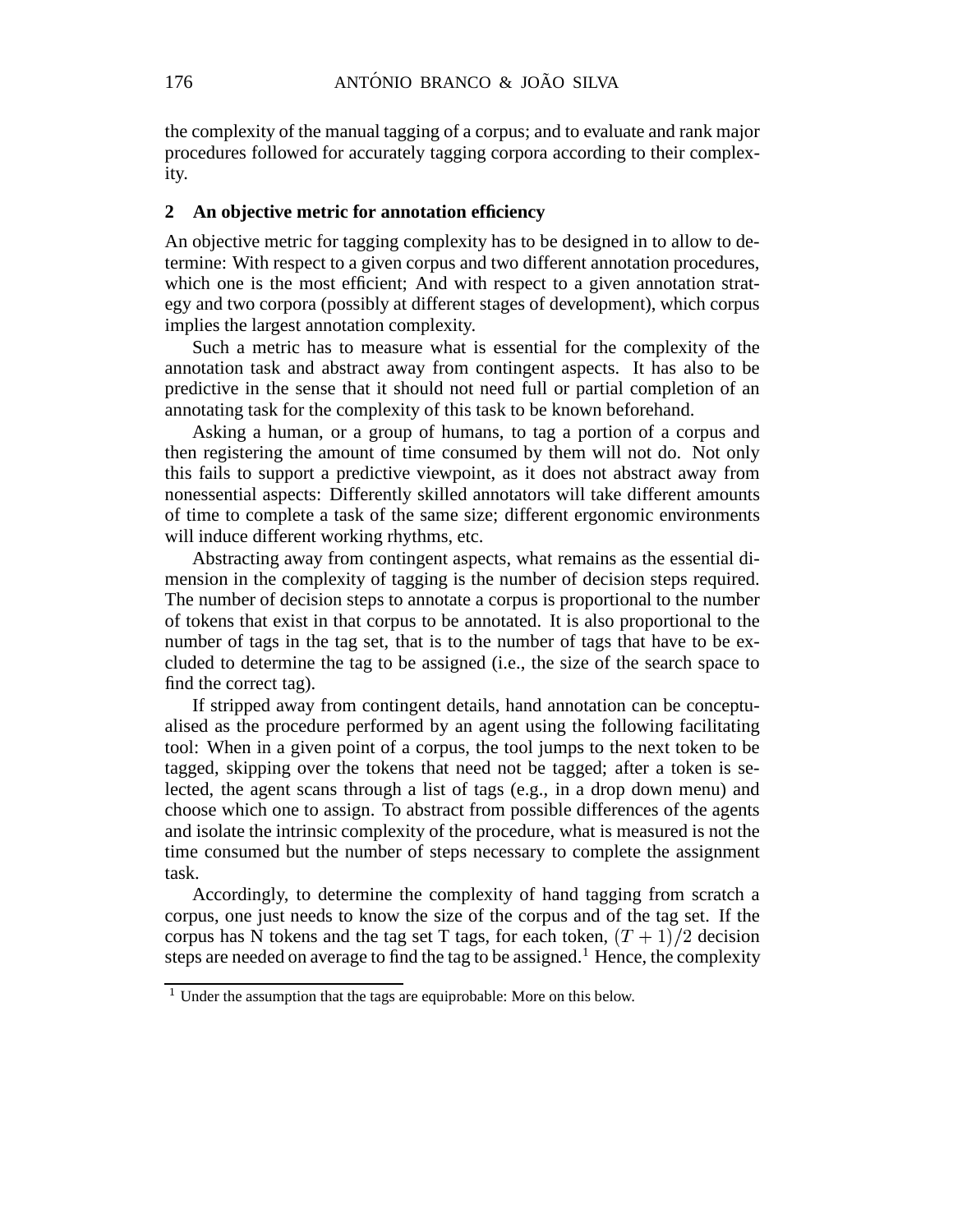of accurately tagging that corpus is proportional to  $N[(T+1)/2]$  of what we termed standard tagging steps (sts).

Two important comments are in order here before proceeding. First, this metric is not aimed at providing a measure to determine the complexity involved in annotating a specific token in a specific occurrence: There is no pretension that the abstract procedure described above has any kind of psychological reality. Second, this metric is not aimed either at determining an absolute measure of the complexity of annotating a specific corpus: There is no pretension that the best device to support the hand annotation of a corpus should be one that permits picking one tag in a drop down menu, as a simple voice command might well be envisaged as a better alternative. As we hope to make clear in the discussion below, this metric is to be used as an objective basis to establish, in general terms, a comparative assessment of the average efficiency of different methods that might be conceived to accurately hand annotate a corpus with POS tags.

#### **3 Accurate tagging**

Turning now to the identification of the major conceivable procedures to annotate a corpus, we will be assuming that the preparatory preliminaries had been accomplished, the tag set was defined, the facilitation tool is in place, etc.

3.1 *From-scratch method*. The baseline strategy to accurately tag a corpus consists simply in hand annotating it token by token with the appropriate tags.

3.2 *Train-tag-review method*. On a par with this strategy, a method has been advocated based on a "bootstrapping" approach. As far as we were able to trace, its first proposition in a published paper was due to (Day et al. 1997).

This procedure consists in hand tagging a portion of the corpus and using the outcome as seed data to train a first tagger. This tagger is used to tag another stretch of text. The annotation produced is reviewed. The two portions of text are put together and used to train a second tagger, with better accuracy than the first. This cycle can be iterated, with increasingly larger portions accurately tagged and increasingly accurate automatic taggers.

3.3 *Sieve method*. Another "bootstrapping" procedure of a different kind, based in a two-step strategy, can yet be conceived. In the second step, the human annotator just tags the portion of the corpus whose tagging was not terminated in the first step. The first step is accomplished by a "sieving" tool. This tool reduces both the number of tokens that are left to be tagged and the size of the list of admissible tags to be assigned by the human annotator in the second step.

This procedure explores regularities concerning so-called closed and open classes of words.

*Closed classes:* The few hundreds lexical items of closed classes exhibit very high frequencies. With the help of library reference grammars and online dictionaries: (i) collect the list of those items not pertaining to the classes of Common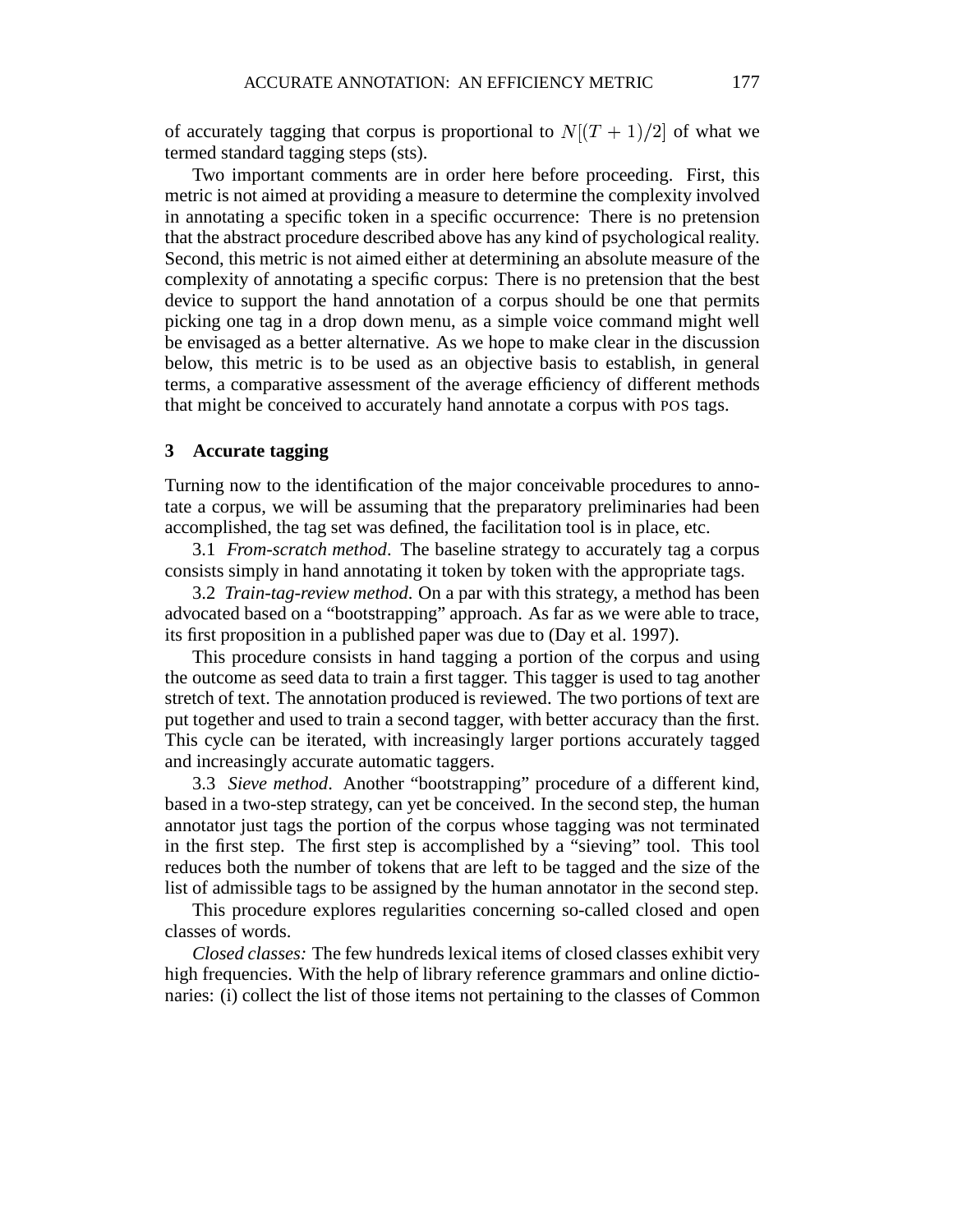Nouns, Adjectives, Verbs, Adverbs ending in *-ly*, Proper Names;<sup>2</sup> (ii) associate each such item with the exhaustive list of its admissible tags (either from closed or open classes); (iii) assemble a sieving tool that by simple lexical lookup, when run over a corpus, tags the tokens of each type collected in (i) with their admissible tag(s).

*Open classes:* Many items from open classes result from a few derivational processes. As a rule, these processes and the categories of the resulting words can be identified from the word endings. With the help of reference grammars and online dictionaries: (i) collect a list of those word endings and corresponding categories; (ii) for each word ending, collect the corresponding exceptions, i.e., words with that ending but with a category not resulting from the corresponding morphological process;<sup>3</sup> (iii) extend the sieving tool so that after it has tagged closed class tokens, it detects tokens from open classes that bear endings like those in (i) or are one of the exceptions in (ii), and assigns them the admissible  $tag(s).<sup>4</sup>$ 

This sieving/tagging tool designed along these lines performs the first, sieving step. In the second step, tokens tagged with only one tag are skipped by the human anotator as they are already accurately tagged. To annotate tokens that receive more than one tag, it is enough to pick one of the tags previously assigned. For tagging tokens with no tag yet, it is enough to pick one of the few tags of the open classes left: As adverbs ending in *-ly* were dealt with by the sieving tool, there will be four tags to opt for — Common Nouns, Adjectives, Verbs and Proper Names.<sup>5</sup>

## **4 Efficiency**

In order to check the effectiveness of the metric for tagging complexity, it is now used over each tagging procedure just described. For the sake of having a concrete basis for discussion, let us assume that our task was to accurately tag a corpus with, say, 1 million tokens with an average sized tag set with 39 tags (cf. Annex). In what follows, it will become apparent that the comparative results arrived at would not be affected in case the discussion example opted for was different.

 $2$  See the tag set used in the Annex

E.g., ally CN is an exception to the rule that assigns ADV to tokens ending in *-ly*.

<sup>&</sup>lt;sup>4</sup> This tool is easily extended to tag also numbers and other tokens that can be described by regular expressions.

 $<sup>5</sup>$  Full accuracy is ensured by the fact that if an item was tagged in the first step, it is because</sup> it is in the list used by the sieving tool; if it is entered into this list, it is possible and easy to make an exhaustive collection of all its admissible categories. Full coverage of closed classes (or derivationally obtained words from open classes), in turn, is not easy to ensure, but this is harmless: if an item is not entered in the list used by the sieving tool, that item does not receive any tag in the first step and will be found (and accurately tagged) in the second step by the human annotator.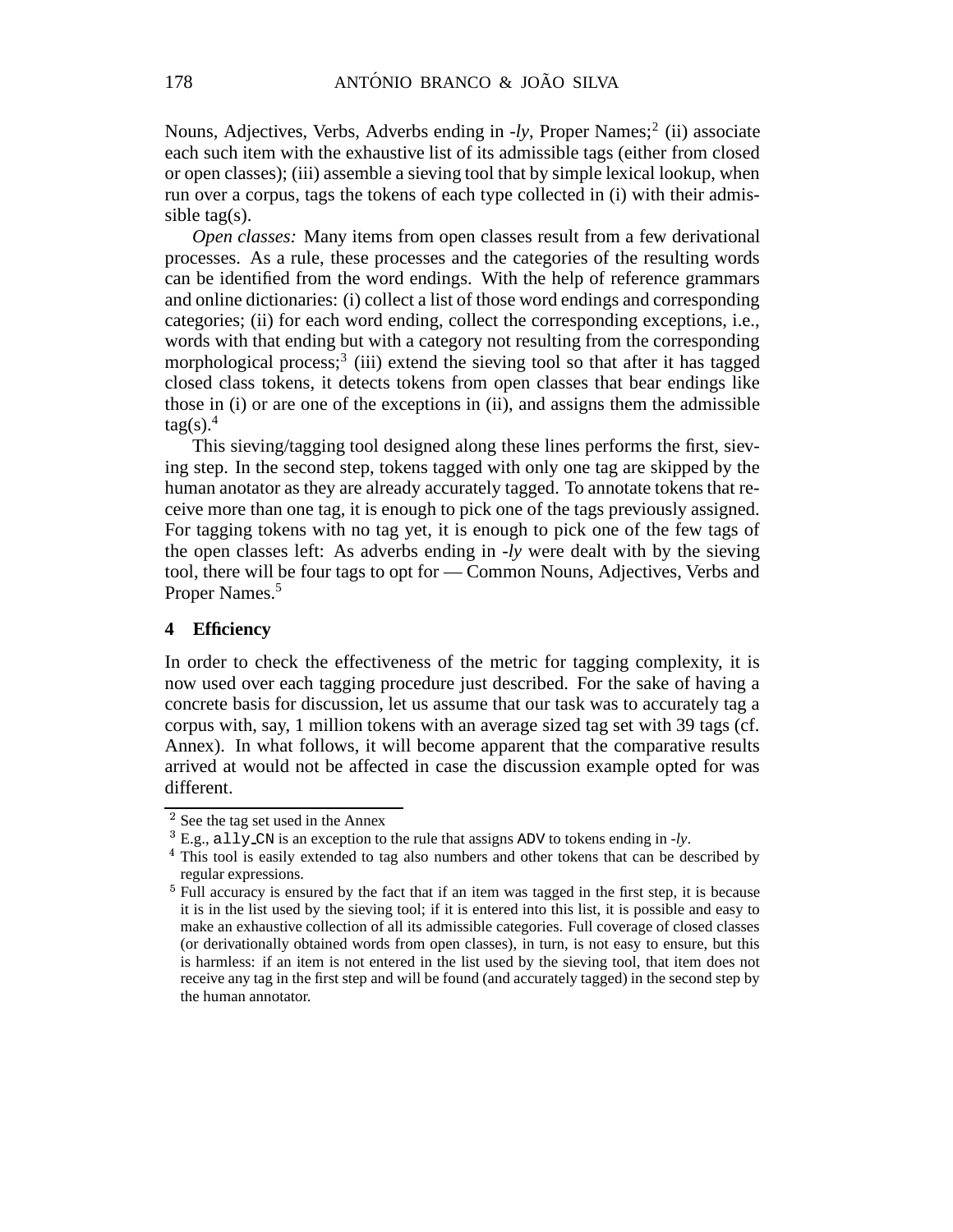#### 4.1 *From-scratch*

**Upper bound.** With the from-scratch procedure, we will need to decide which tag to choose for each of the 1 million tokens out of a tag set with 39 tags. If the tags had identical probability of being selected, the annotation of our working corpus would require 20 Msts =  $10^6 \cdot [(39 + 1)/2]$ .

**Lower bound.** However, the tags are not equiprobably selected as different classes of words have different frequencies. The above value for complexity can be reduced if the list of tags presented to the annotator in the drop down menu of the facilitating tool (from which he selects the one to assign) is ranked by the decreasing frequencies of the tags. Hence, a more frequent tag will need less decision steps to be assigned than those required by a less frequent tag (cf. Annex).

To recalculate the complexity value, we take the typical valuesfor the relative frequencies of different classes. This permits to rank the tags and determine how many steps each tag requires to be assigned. In this paper, we use the frequencies of the tags in the Annex observed in an accurately tagged corpus of Portuguese.<sup>6</sup>

The task of annotating, e.g., the Adverbs in our working corpus, will now require  $7\times0.0529\times10^6$  sts as t  $10^6$  sts as the assignment of tag ADV to each of the  $0.0529 \times$  $10^6$  adverbs takes seven steps.

The lower bound for the complexity of our tagging task is obtained by the summation of the similarly computed values for every tag. This amounts to 5 194 129 sts.<sup>7</sup> The complexity of the from-scratch procedure is thus in the range 5.2–20.0 Msts.

#### 4.2 *Train-tag-review*

To estimate the complexity of the train-tag-review procedure, there is a range of options concerning the size of the portion to be used as seed data and the size of each portion to be covered in subsequent tag-review iterations.

**Upper bound.** *Step 1:* Considering the learning curves in (Brants 2000), for the sake of simplicity, we assume that an initial, 90% accuracy tagger can be obtained with a training corpus of 10 Ktokens. Annotating a text of this size with the facilitating tool with the tags ranked by decreasing frequencies has a complexity of 51 941 sts.<sup>8</sup>

*Step 2:* To improve the accuracy of the tagger from 90% to 95%, the training corpus is enlarged from 10 to 100 Ktokens. This is done by running the initial tagger over a new portion of 90 Ktokens and then reviewing the outcome. 81

 $6\text{ }$  For a discussion of this option, see Section 6. The corpus used has 260 Ktokens accurately tagged with the tag set in the Annex. It contains excerpts from news articles, magazines, and fiction novels. We are grateful to Fernanda Nascimento and Amália Mendes (CLUL) for having granted access to it.

 $\frac{7}{1} = 10^6 \times (1 \times 0.1537 + 2 \times 0.1445 + 3 \times 0.1439 + \cdots) = 5194129.$ 

 $x^8 = 10^4 \times (1 \times 0.1537 + 2 \times 0.1445 + 3 \times 0.1439 + \cdots) = 51941.$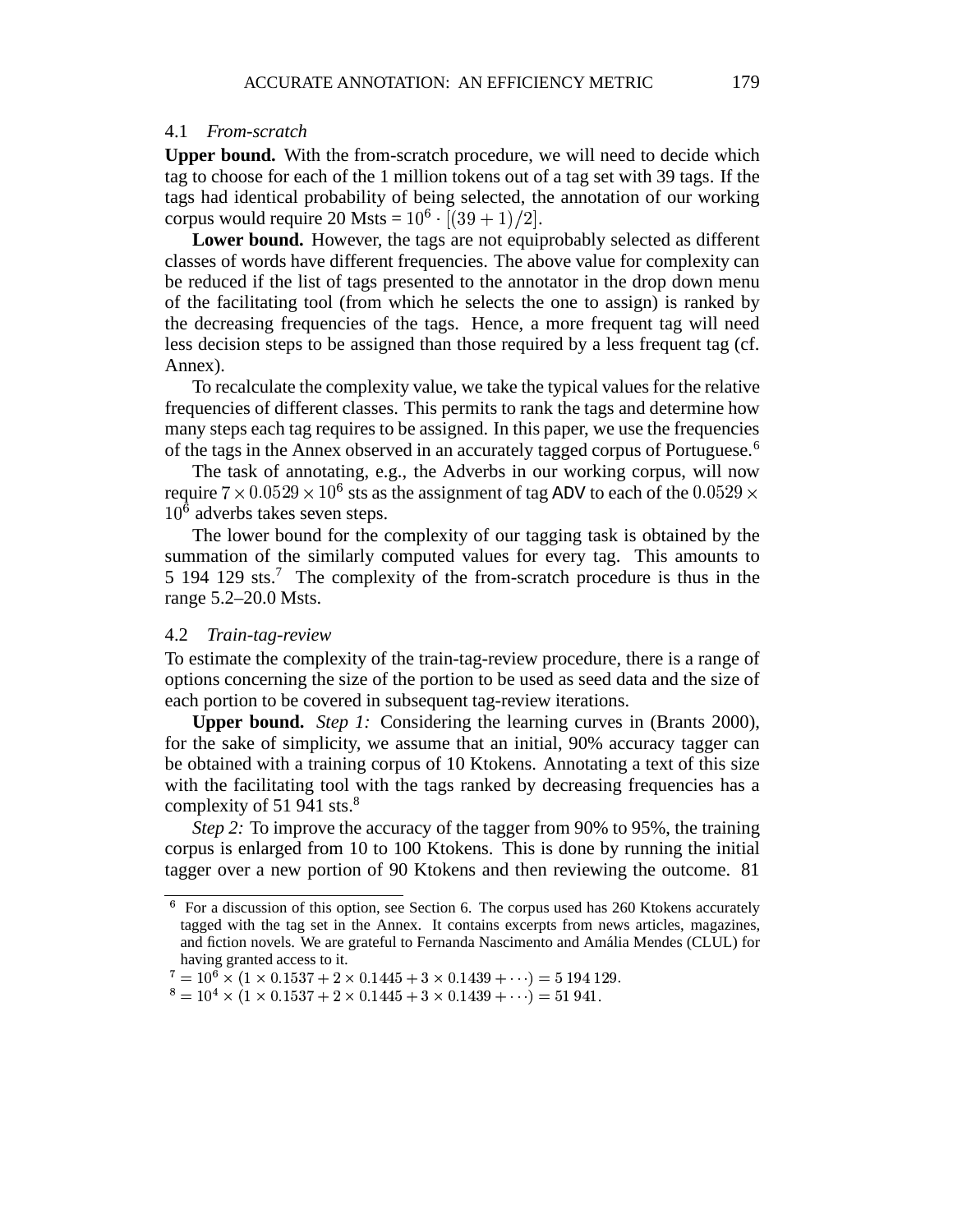Ktokens (90% of 90) will be correctly and 9 Ktokens incorrectly tagged. In the reviewing process, each of the 81 Ktokens needs 1 sts to confirm its tag, and each of the remaining 9 Ktokens need as many steps as if it was to be annotated from scratch. For the latter,  $46747$  sts will be needed.<sup>9</sup> The annotation of this second portion of 90 Ktokens requires thus 136 747 sts.<sup>10</sup>

*Step 3:* Let us assume that 97% accuracy can be reached with a corpus of 1 Mtokens. This can be achieved by running the last tagger over a new portion of 900 Ktokens and then reviewing the result. 855 Ktokens (95% of 900) will be correctly and 45K incorrectly tagged. As in step 2, each of the 855 Ktokens requires 1 sts to confirm its tag; each of the 45 Ktokens needs as many steps as if it was tagged from scratch: 233 736 sts. The annotation of this third portion with 900K thus requires 1 088 736 sts.<sup>11</sup>

The task of tagging the working corpus is now complete and the value for its complexity is obtained by summing up the values obtained in each of the above steps. The result is 1 272 230 sts.<sup>12</sup>

**Lower bound.** A lower bound for the complexity of the tag-train-review procedure is obtained by assuming that we start already with a 98% accuracy tagger, previously developed upon independent training data. This means that the training steps will be bypassed.

After running this tagger over the 1 million corpus, the tags assigned to 98% of it need to be confirmed, while the other 2% are to be reviewed. Each of the 980 Ktokens (98% of 1M) requires 1 sts to confirm its tag. Each of the remaining 20 Ktokens requires as many steps as if it was to be tagged from scratch. This involves  $103\,883\,$  sts.<sup>13</sup> Taking these values together, the lower bound is determined as 1 083 883 sts.<sup>14</sup>

Considering the figures obtained for the upper and lower bounds concerning the tag-train-review procedure, its complexity is estimated as lying in the range 1.1–1.3 Msts.

4.3 *Sieve*

To estimate the complexity of the new sieve method, we implemented a sieving tool along the lines described in the Section 3.3.<sup>15</sup> A lower bound for the complexity of this method is calculated assuming that this sieving tool has a heuristics to detect Proper Names with 100% precision and recall (on the basis

 $8^9 = 9 \times 10^3 \times (1 \times 0.1537 + 2 \times 0.1445 + 3 \times 0.1439 + \cdots) = 46747.$ 

 $3^{10} = 90\ 000 + 46\ 747 = 136\ 747.$ 

 $^{11}$  = 855 000 + 233 736 = 1 088 736.

 $3^{12} = 46\,747 + 136\,747 + 1\,088\,736 = 1\,272\,230.$ 

 $^{13}$  = 20 × 10<sup>3</sup> × (1 × 0.1537 + 2 × 0.1445 + ···) = 103 883.

 $1^4 = 980\,000 + 103\,883 = 1\,083\,883.$ 

 $^{15}$  Following Day et al. (1997), we do not add programming effort to the overall tagging complexity. The sieving tool used in our experiment is now available to be reused for the annotation of other corpora, so in the long run, its implementation cost will be negligible anyway.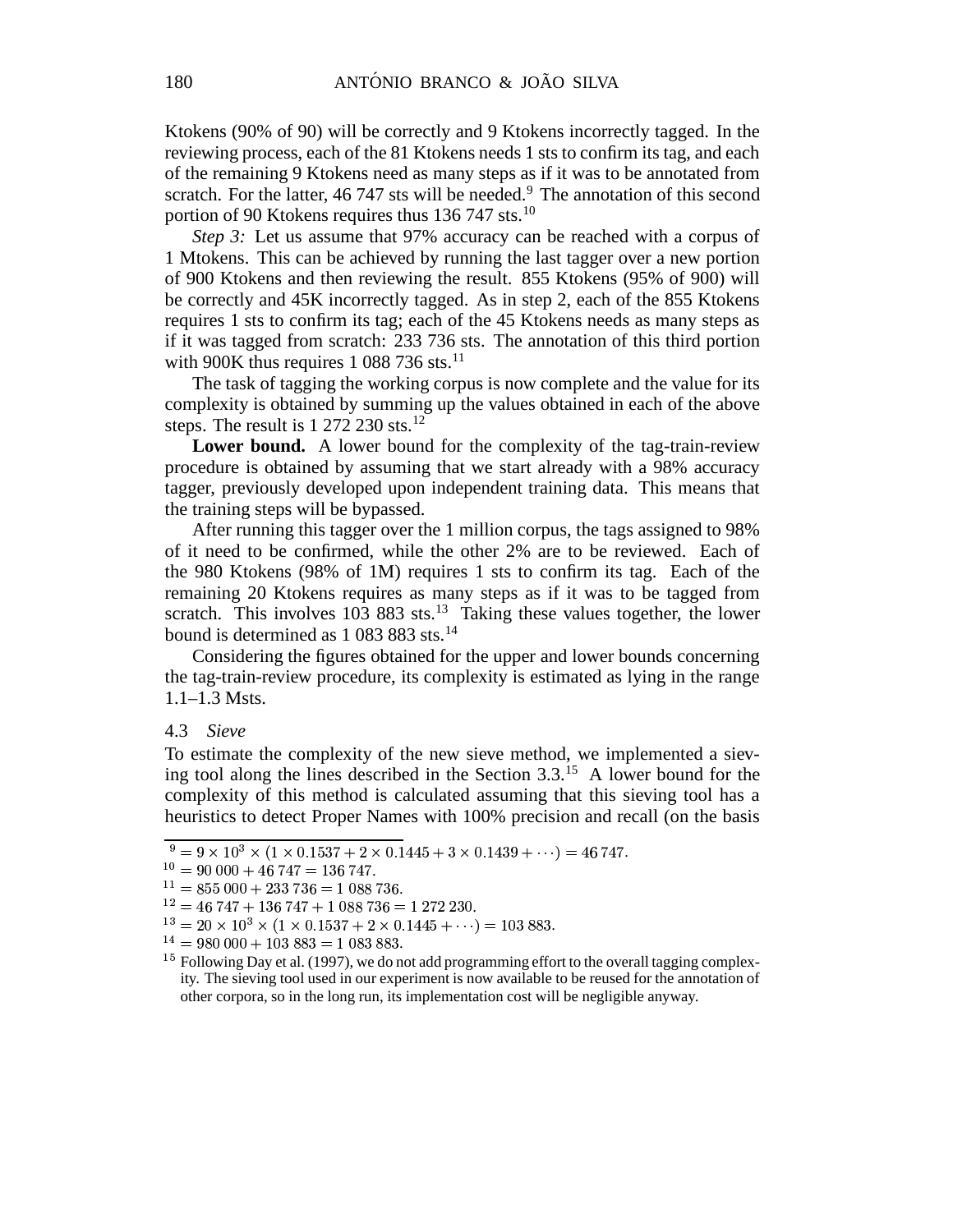of the first letter being capitalized, plus a few rules to handle exceptions). The upper bound, in turn, is calculated by assuming that the sieving tool does not handle Proper Names.

**Lower bound.** The sieving tool was experimentally run over a corpus with 260 Ktokens ("exp-corpus", from this point, ftn 6). The following results were obtained: No tags: 64%; One tag: 16%; More than one: 20%.

From these values, it can be extrapolated that around 64% of our working corpus of 1 million tokens may be accurately tagged simply by running the sieving tool over it, i.e., without any increase in the complexity of the task of accurately annotating that corpus.

Given this tool is designed to tag a given token iff it assigns to it all its admissible tags, to the other portion of the corpus with tokens that received more than one tag, we refer as the directly detected ambiguity portion (20%). We refer to the portion of the corpus with tokens that received no tag as indirectly detected ambiguity portion (16%).

The tag to assign to each token in the directly detected ambiguity portion is selected from the tags already assigned by the sieving tool. To estimate the complexity of the subsequent disambiguation task, the different degrees of ambiguity involved should be considered. The distribution of tokens with several tags assigned to them is: 2 tags, 59.23%; 3, 29.14%; 4, 0.63%; 5, 0.09%; 6, 1.18%; MWU, 9.34%.

Most of the directly detected ambiguity involves 2 tags per token. As the number of tags per token increases, the frequency of such ambiguities decreases.<sup>16</sup> MWU is a special case of ambiguity where the elements in a sequence of tokens are individually or collectively tagged as a single MWU.

Getting back to the 1 million corpus, the above considerations imply that ca. 200 Ktokens (20%) can be annotated by picking the correct tag from the tags assigned by the sieving tool. For 29.14% of these 200 Ktokens, for instance, this requires picking one tag out of three, thus involving on average 2 sts. Repeating this calculation for each level of ambiguity, the complexity of accurately annotating the directly detected ambiguity portion in the working corpus is estimated as  $346,360$  sts.<sup>17</sup>

Turning to the indirectly detected ambiguity portion, our experiment shows that after running the sieving tool, ca. 160 Ktokens (16%) receive no tag. Given the tool exhausted the tags to be assigned to closed classes plus Proper Names,

 $16$  There is an odd increase in the frequency of ambiguities involving 6 tags due to two specific Portuguese forms, viz. como and nada. Both are very frequent and ambiguous: *como* receives the tags INT, REL, CJ, PREP, ADV and V, and *nada* receives IN, DIAG, ADV, CN, ADJ and V.

 $^{17}=200\times10^{3}\times(1.5\times0.5923+2\times0.2914+2.5\times0.0063+3\times0.0009+3.5\times0.0158+2\times$  $(0.0934) = 346360$ . We assumed that on average two inspection steps are required to review potential multi-word lexical units.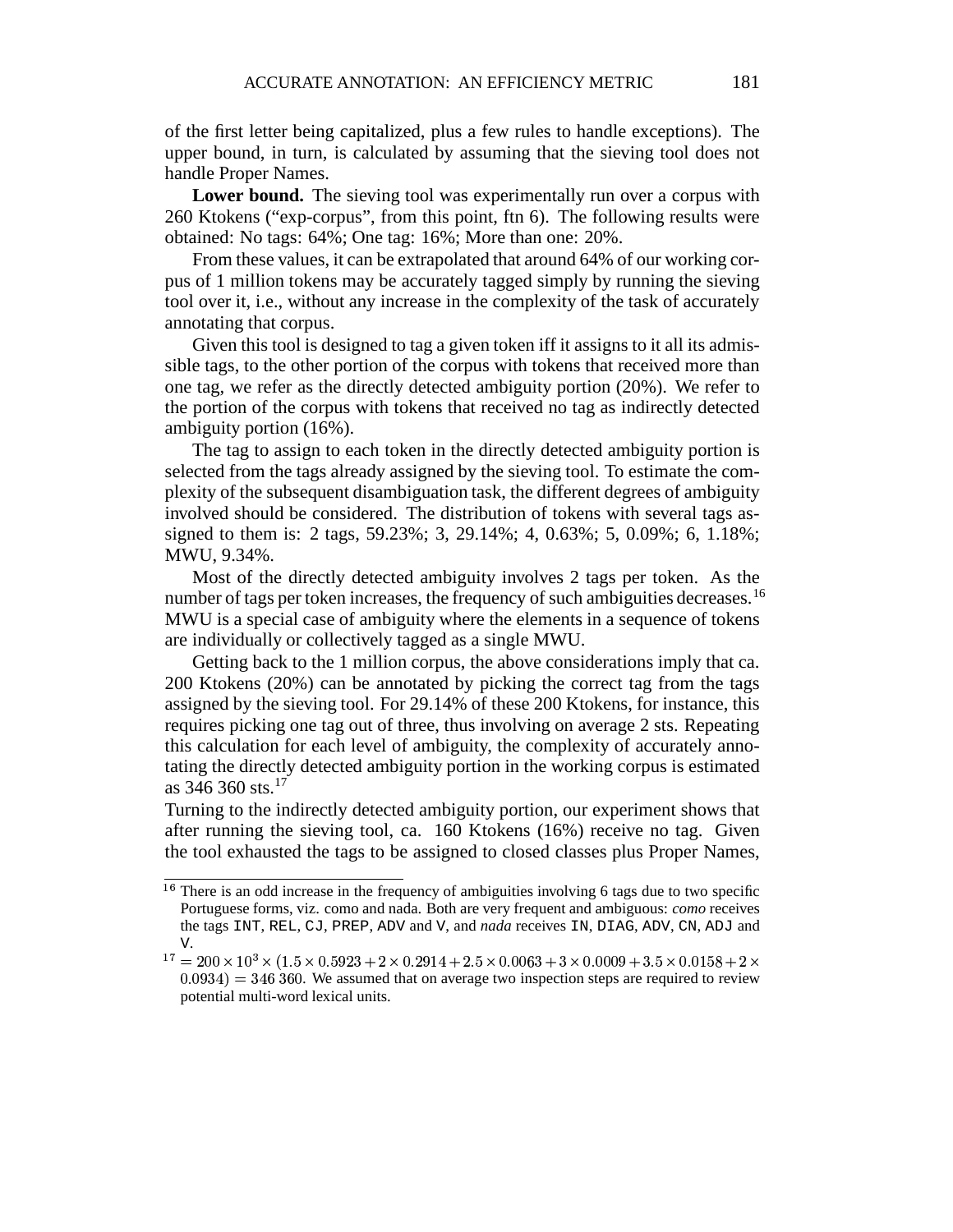every token in this portion is potentially ambiguous between three open classes: Adjective, Common Noun or Verb. The task of hand tagging is restricted now to picking one of these three tags.

With the tagged version of the exp-corpus used in the experiment, it is possible to determine that Common nouns are 49.8%, Verbs 36.7% and Adjectives 13.5% of the indirectly detected ambiguity portion. This allows to measure the complexity of the task of annotating the last 160 Ktokens of the working corpus, yet to be tagged. The three possible tags remaining are ranked according to the decreasing order of their frequencies in this portion: Nouns, Verbs, Adjectives. This implies that, for instance, tagging each Adjective requires 2 sts and annotating every Adjective in this indirectly detected ambiguity portion involves  $43\,200$  sts.<sup>18</sup> Putting all the figures together, tagging the last 16% requires 261 920 sts. $^{19}$ 

Collecting the values for both directly and indirectly detected ambiguity, the lower bound value for the complexity of tagging our working corpus with the sieving procedure is 608 280 sts.<sup>20</sup>

**Upper bound.** The upper bound is determined by assuming that the sieving tool is not prepared to handle Proper Names. As Proper Names are 7% of the exp-corpus, thisimpliesthat the indirectly detected ambiguity portion is enlarged now from 16% to 23% and the tags available to tag this portion are now four: Common Nouns, Adjectives, Verbs and Part of Name.<sup>21</sup> The exp-corpus allows also to know that Common nouns are 34.9%, Part of Names 29.9%, Verbs 25.7%, and Adjectives 9.5% of the indirectly detected ambiguity portion.

It is now possible to obtain the complexity for the indirectly detected ambiguity portion in the working corpus, with 230 Ktokens (23%). It amounts to 482 540 sts.<sup>22</sup>

Note that under this upper bound scenario, the value for the complexity of annotating the directly detected ambiguity portion is the same as the value obtained under in the lower bound scenario: the tokens tagged as Part of Names then are assigned only one tag thus being part of the 64% of the corpus correctly tagged with the sieving tool. Taking thus that value for the complexity of tagging the directly detected ambiguity portion together with the value just calculated above for the indirectly detected ambiguity portion, we obtain 828 900 sts<sup>23</sup> as the upper bound value. Taking the values for the upper and lower bounds of the sieve method, its complexity can be estimated as lying in the range 608–829 Ksts.

 $^{23}$  = 346 360 + 482 540 = 828 900.

 $^{18} = 160 \times 10^3 \times 2 \times 0.135 = 43200.$ 

 $^{19}$  = 160  $\times$  10<sup>3</sup>  $\times$  (1  $\times$  0.498 + 2  $\times$  0.367 + 3  $\times$  0.135).

 $^{20}$  = 346 360 + 261 920 = 608 280.

 $2<sup>1</sup>$  The tokens ambiguous between Proper Names and another tag have a residual value so it can be safely assumed that these 7% were displaced from the portion that received only one tag.

 $^{22} = 230 \times 10^3 \times (1 \times 0.349 + 2 \times 0.299 + 3 \times 0.257 + 4 \times 0.095).$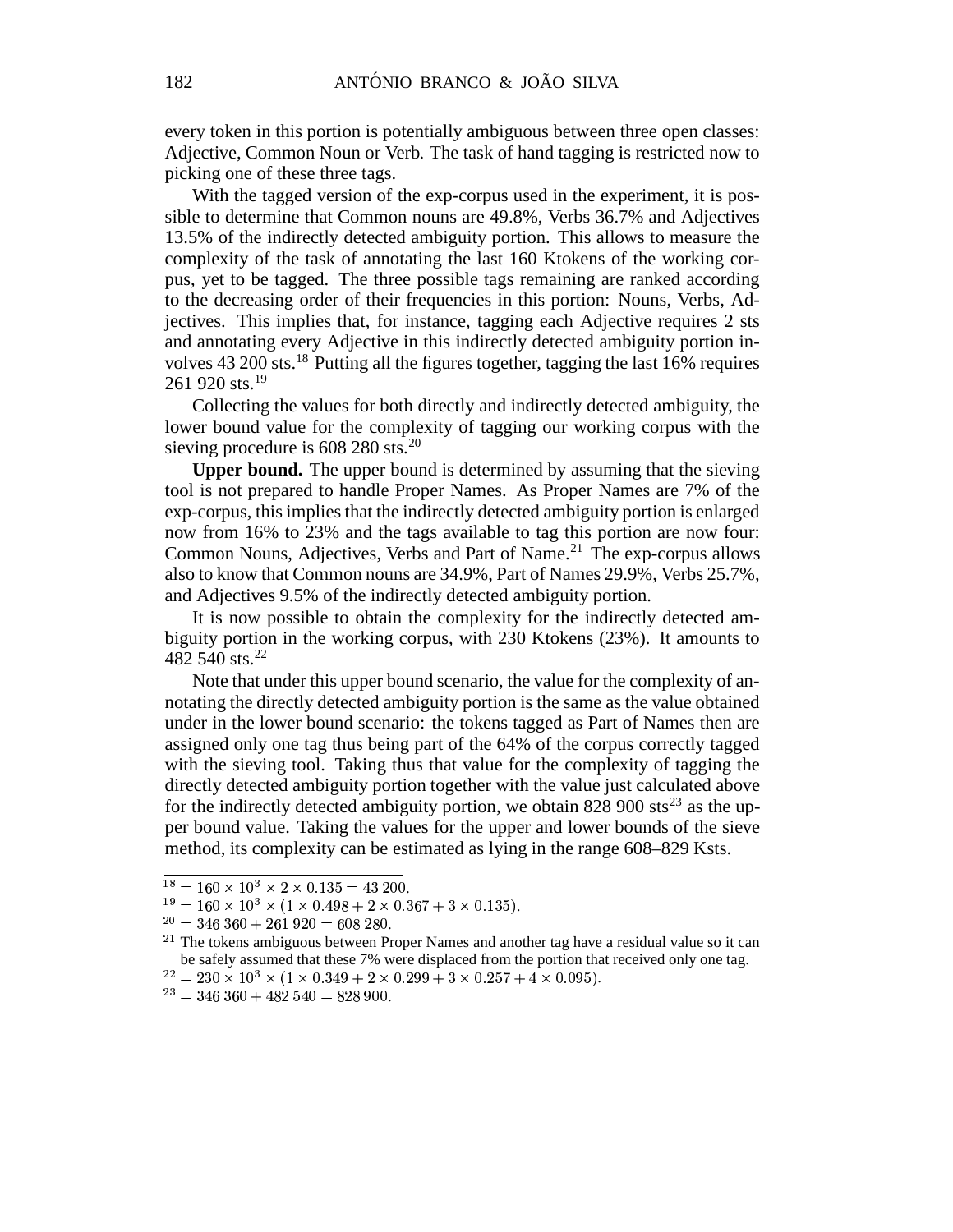#### **5 Discussion**

The values of the upper and lower bounds of tagging complexity for the three procedures are compiled in the table below as well as the efficiency gains by each of them with respect to the others:

|         |       |             | scratch | t-t-r |       | sieve |       |
|---------|-------|-------------|---------|-------|-------|-------|-------|
|         |       | <b>Ksts</b> | lb      | ub    | Ib    | up    | lb    |
| scratch | upper | 20000       | 74.03   | 93.64 | 94.58 | 95.85 | 96.96 |
|         | lower | 5194        |         | 75.51 | 79.13 | 84.04 | 88.29 |
| t-t-r   | upper | 1272        |         |       | 14.78 | 34.83 | 52.20 |
|         | lower | 1084        |         |       |       | 23.52 | 43.90 |
| sieve   | upper | 829         |         |       |       |       | 26.66 |

When comparing even the best score of the from-scratch procedure with the worst results from the other procedures, the from-scratch method is confirmed as the least efficient one. Any of the other methods permits dramatic savings in terms of hand tagging effort: The train-tag-review allows to save at least 75.51% of the annotation effort, while the sieve method permits to save at least 84.04%.

The results are more instructive when it comes to compare the two more efficient procedures. In the worst case (the train-tag-review procedure's best score is compared with the sieve procedure's worst score), the latter permits to save almost one fourth (23.52%) of the annotation effort needed if the former method is adopted. If the procedures are compared on an equal footing (taking the best scores), the advantage of the sieve method over the train-tag-review one is larger: It permits to save well over one third (43.90%) of the annotation effort.

*5.1 Invariance*. While the metric for determining tagging complexity is independent of the corpora to be tagged and the human languages in which the data is encoded, the same may not be the case for the complexity scores of the different annotation procedures. Different corpora have different distributions for the frequencies of tags. When using one of the bootstrapping procedures to tag two corpora, it is likely that the two tasks show different complexity values. However, as for each tag, the fluctuation of its relative frequency with respect to different corpora tend to be limited $^{24}$  and it is much less than the difference between the complexity of the different methods, the conclusions drawn from the comparison exercise above concerning the ranking of tagging procedures are expected to remain basically valid for a wide range of different corpora.

The same invariance may not hold, however, when different languages are considered, especially if they belong to different language families. When considering generic, large-scale corpora from different languages that can be tagged with the same or approximate tag sets, the relative frequencies of POS tags may present considerable differences. If these differences are large enough to have an

 $24$  The sieving tool was used over a second corpus with 11.5 million tokens extracted from the corpus available at http://cgi.portugues.mct.pt/cetempublico/. The values obtained deviate at most 1 point from the values presented in Section 4.3.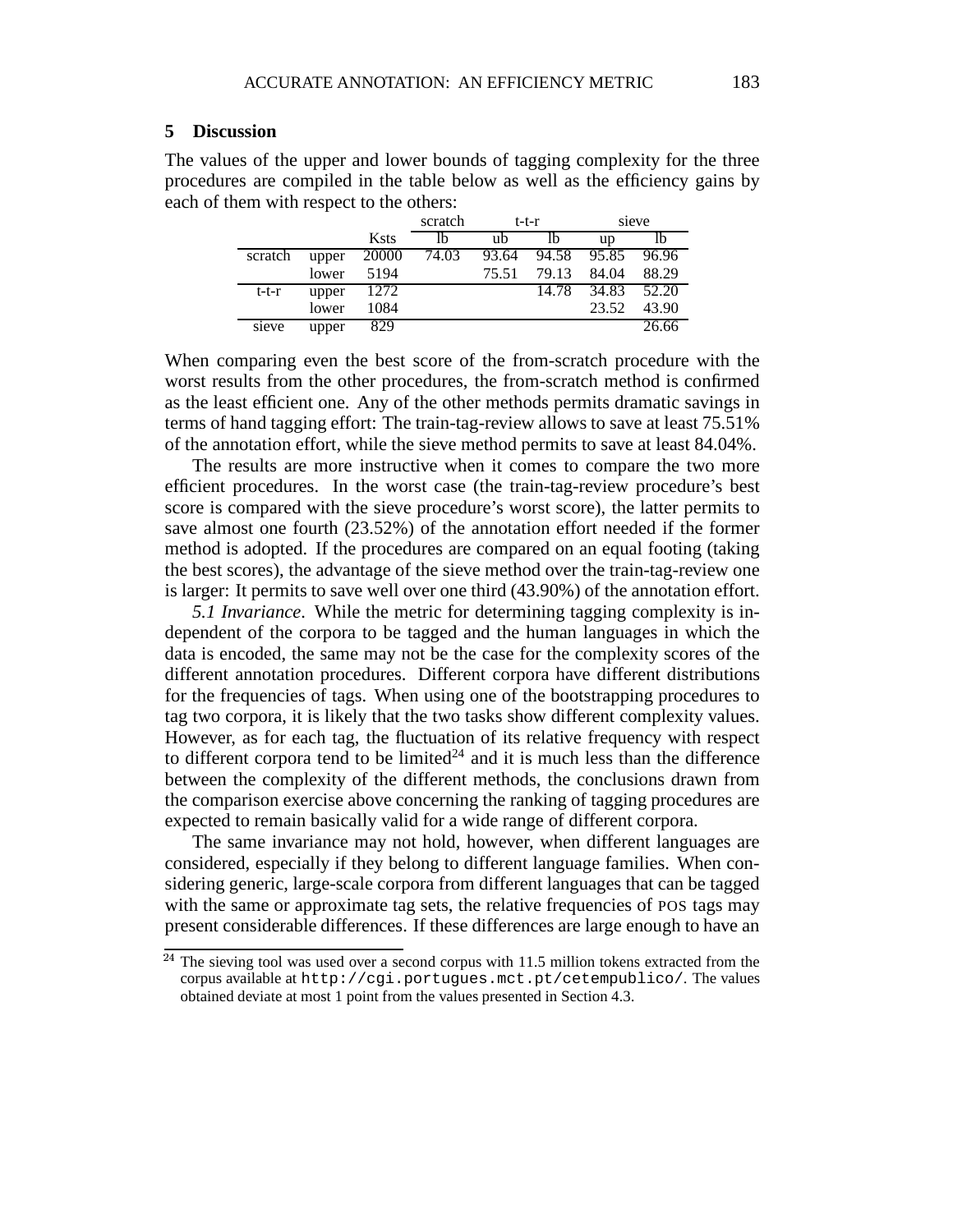impact on the ranking of the tagging methods according to their complexity now obtained, this is something that has to be empirically verified for each particular case.

*5.2 Concluding remarks*. While it is important to keep in mind that the ranking of fully accurate tagging procedures may not be independent of the particular language being considered, it is worth noting that the goal here is not to present a definitive ranking of such procedures valid for all languages (something conceivably not possible). Rather, the aim was to show that it is feasible to design an objective, standard metric to predict such ranking when different procedures, different corpora or different languages are taken into account; that the ranking produced is reliable for guiding one to opt for the most efficient procedure; and that the efficiency gains detected (and corresponding gains in terms of labor costs) appeared to be so dramatic that a decision on which procedure to opt for in each case should be considered with the help of such a metric.

| <b>Annex</b> | Tag                                                                                 | Category        | Freq. | Cplx.          | Tag         | Category        | Freq. | Cplx.           |
|--------------|-------------------------------------------------------------------------------------|-----------------|-------|----------------|-------------|-----------------|-------|-----------------|
|              |                                                                                     |                 | (%)   | (sts)          |             |                 | (%)   | (sts)           |
|              | CN                                                                                  | common noun     | 15.37 |                | ĪN          | indef. nominal  | 0.23  | $\overline{21}$ |
|              | <b>PNT</b>                                                                          | punctuation     | 14.45 | 2              | <b>DFR</b>  | fraction denom. | 0.21  | 22              |
|              | <b>PREP</b>                                                                         | preposition     | 14.39 | 3              | <b>ORD</b>  | ordinal         | 0.16  | 23              |
|              | $\vee$                                                                              | verb            | 11.33 | 4              | MTH         | month           | 0.11  | 24              |
|              | DA                                                                                  | def. article    | 11.27 | 5              | WD.         | week day        | 0.07  | 25              |
|              | <b>PNM</b>                                                                          | part of name    | 6.87  | 6              | STT         | social title    | 0.06  | 26              |
|              | <b>ADV</b>                                                                          | adverb          | 5.29  | $\overline{7}$ | ITJ         | interjection    | 0.06  | 27              |
|              | CJ                                                                                  | conjunction     | 4.77  | 8              | INT         | int. pronoun    | 0.06  | 28              |
|              | ADJ                                                                                 | adjective       | 4.17  | 9              | <b>DIAG</b> | dialogue        | 0.05  | 29              |
|              | <b>PTP</b>                                                                          | past participle | 1.78  | 10             | <b>SYB</b>  | symbol          | 0.05  | 30              |
|              | IA<br>indef. article<br><b>REL</b><br>rel. pronoun<br>CL.<br>clitic<br>DGT<br>digit |                 | 1.61  | 11             | EADR        | email address   | 0.03  | 31              |
|              |                                                                                     |                 | 1.55  | 12             | <b>PADR</b> | part of address | 0.02  | 32              |
|              |                                                                                     |                 | 1.50  | 13             | MGT         | magnitude       | 0.01  | 33              |
|              |                                                                                     |                 | 0.86  | 14             | PP.         | prep. phrase    | 0.01  | 34              |
|              | DEM                                                                                 | demonstrative   | 0.84  | 15             | <b>DGTR</b> | roman digit     | 0.00  | 35              |
|              | <b>PRS</b>                                                                          | pers. pronoun   | 0.71  | 16             | <b>LTR</b>  | letter          | 0.00  | 36              |
|              | CARD                                                                                | cardinal        | 0.61  | 17             | NP.         | noun phrase     | 0.00  | 37              |
|              | QD                                                                                  | quant. det.     | 0.61  | 18             | <b>EOE</b>  | end of enum.    | 0.00  | 38              |
|              | <b>POSS</b>                                                                         | possessive      | 0.59  | 19             | UNIT        | measure unit    | 0.00  | 39              |
|              | GER                                                                                 | gerund          | 0.30  | 20             |             |                 |       |                 |

#### **REFERENCES**

- Banko, Michele & Eric Brill. 2001. "Scaling to Very Very Large Corpora for Natural Language Disambiguation". *Proceedings of the 39th Annual Meeting of the Association for Computational Linguistics* (*ACL'01*), 26-33. Toulouse, France.
- Brants, Thorsten. 2000. "TnT A Statistical Part-of-speech Tagger". *6th Applied Natural Language Processing Conference*, 224-231. Seattle, Washington.
- Day, David, J. Aberdeen, L. Hirschman, R. Kozierok, P. Robinson & M. Vilain. 1997. "Mixed-Initiative Development of Language Processing Systems". *Applied Natural Language Processing Conference* (*ANLP-97*), 348-355. Washington, D.C.
- Voutilainen, A. 1999. "An Experiment on the Upper Bound of Interjudge Agreement". *9th Conf. of the European Chapter of the Association for Computational Linguistics* (*EACL'99*), 204-208. Bergen, Norway.